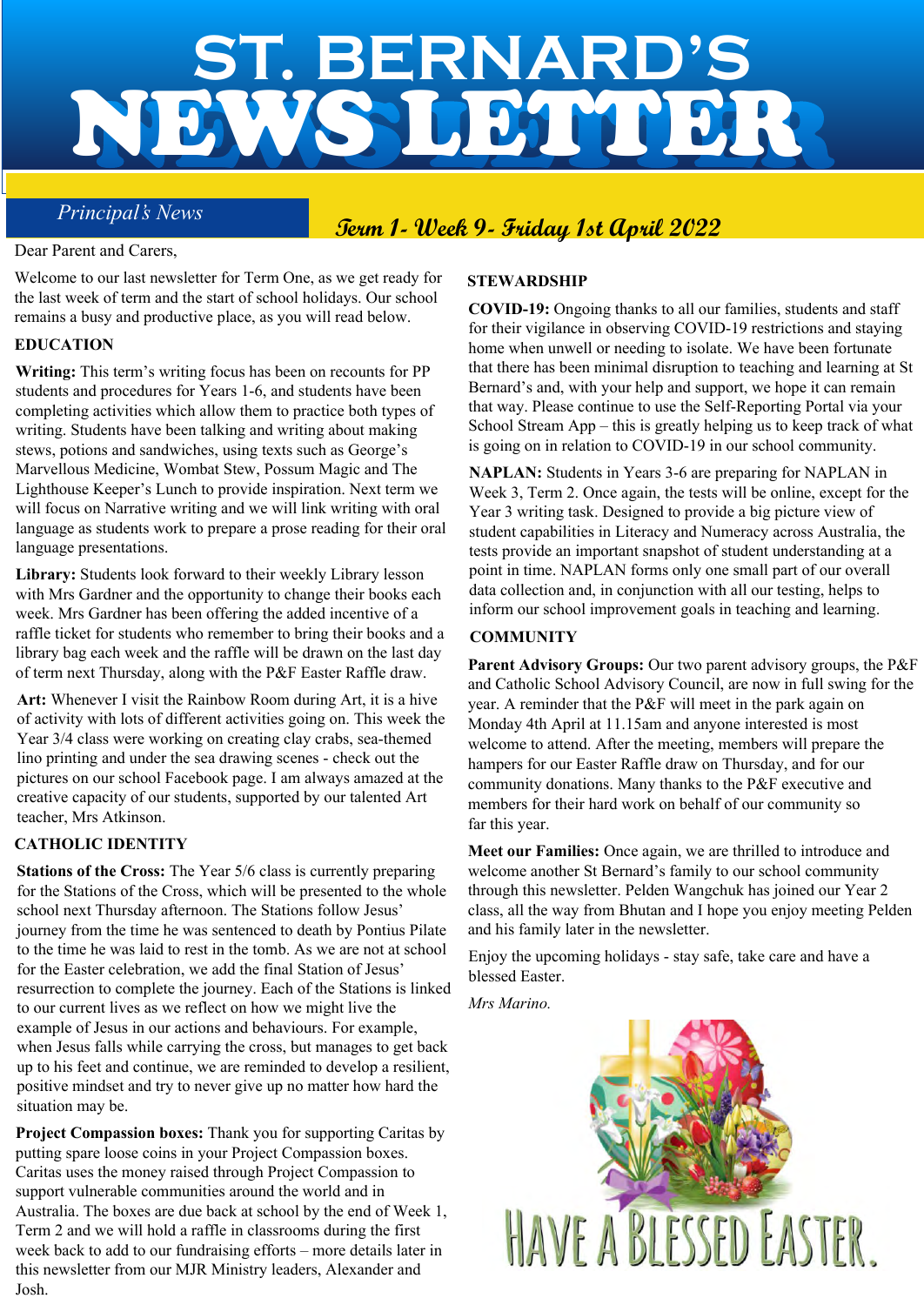# **Year 1 & 2**

#### What a fantastic first term we've had in Year 1/2! The students wanted to share their favourite things from the term.





My favourite thing about Year 1/2 is Science because I like when our celery turned into flowers. Also Investigations because I get to go on Google Earth. I also liked playing with the Orbeez. Jake Perry

My favourite thing in Year 1/2 is Art because we got to make a bowl out of clay. We also painted it and it was so much fun to paint it. Hannah Jiril

My favourite thing to do in Year 1/2 is Art because I get to paint. We also made a bowl out of clay and painted it. Everyone gets to colour in when they're finished their work. Evie Millar

My favourite thing about Year 1/2 is reading books at the library. Merliah Gementiza

My favourite thing about Year 1/2 is Religion because we learn about Jesus and countries. I really love writing about Jesus. I like to learn about religion. Pelden Wangchuk

I like going to the vet in Investigations because I love being a vet. I love going to the vet. Aurora Kahn

My favourite thing about Year 1/2 is Spelling because I get to practice writing words. I really like writing sentences. Eli Meyer

My favourite thing about Year 1/2 is Investigations because we get to have free play. Paddy Eyres

My favourite thing about Year 1/2 is reading the books and playing with my friends. Leeam Viloria

My favourite things about Year 1/2 is morning fitness and I like playing Big A Little A. Mitchell Treeby

My favourite thing about Year 1/2 is Integrated because we are making a project. We are making a special place in Australia. It is very fun. Georgie Matthews

My favourite thing about Year 1/2 is Maths. I like playing the game Biggest Number and I made the number 91. Gus Thorn

My favourite thing about Year 1/2 is Investigations because I get to go to the mud kitchen and go mining for gold, diamonds and larva in the dirt. Reeve Noonan

My favourite thing about Year 1/2 is Investigations because I liked the tuff tray and creating the tracks and barriers and the mud kitchen. Charlie Miotti











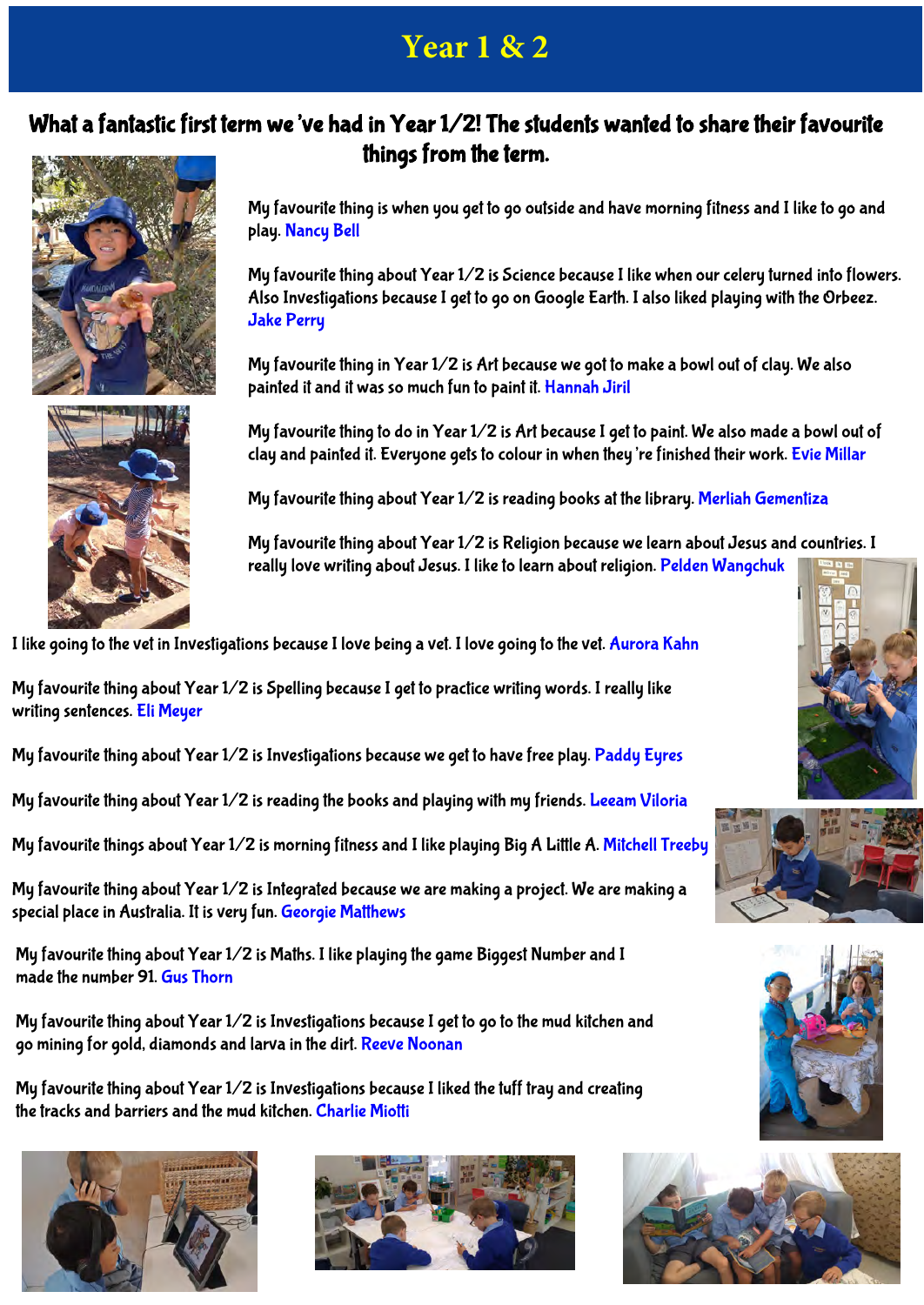# **Meet our St Bernard's Families!**

### Pelden Wangchuk, Year 2

Where were you born? Bhutan, Thimphu

Where were you living last year? Bhutan, Gasa

What language do you speak? English & Dzongka

Favourite sport? Ping Pong

What team do you go for? The Red Ping Pong Team

Favourite food? Sausages and egg

What do you miss? I miss my family. I am an only child, but I have lots of cousins in Bhutan.

What is the difference between where you were living and Kojonup? There are no monasteries, monks, national dress, or rainforests in Kojonup.

What do you love about Kojonup and St Bernard's? I like the kind teachers, working in stations and Religion.



# **Award Winners**





**Damon Mules Chevin Noonan Sam Clayton**



#### **CONGRATULATIONS**